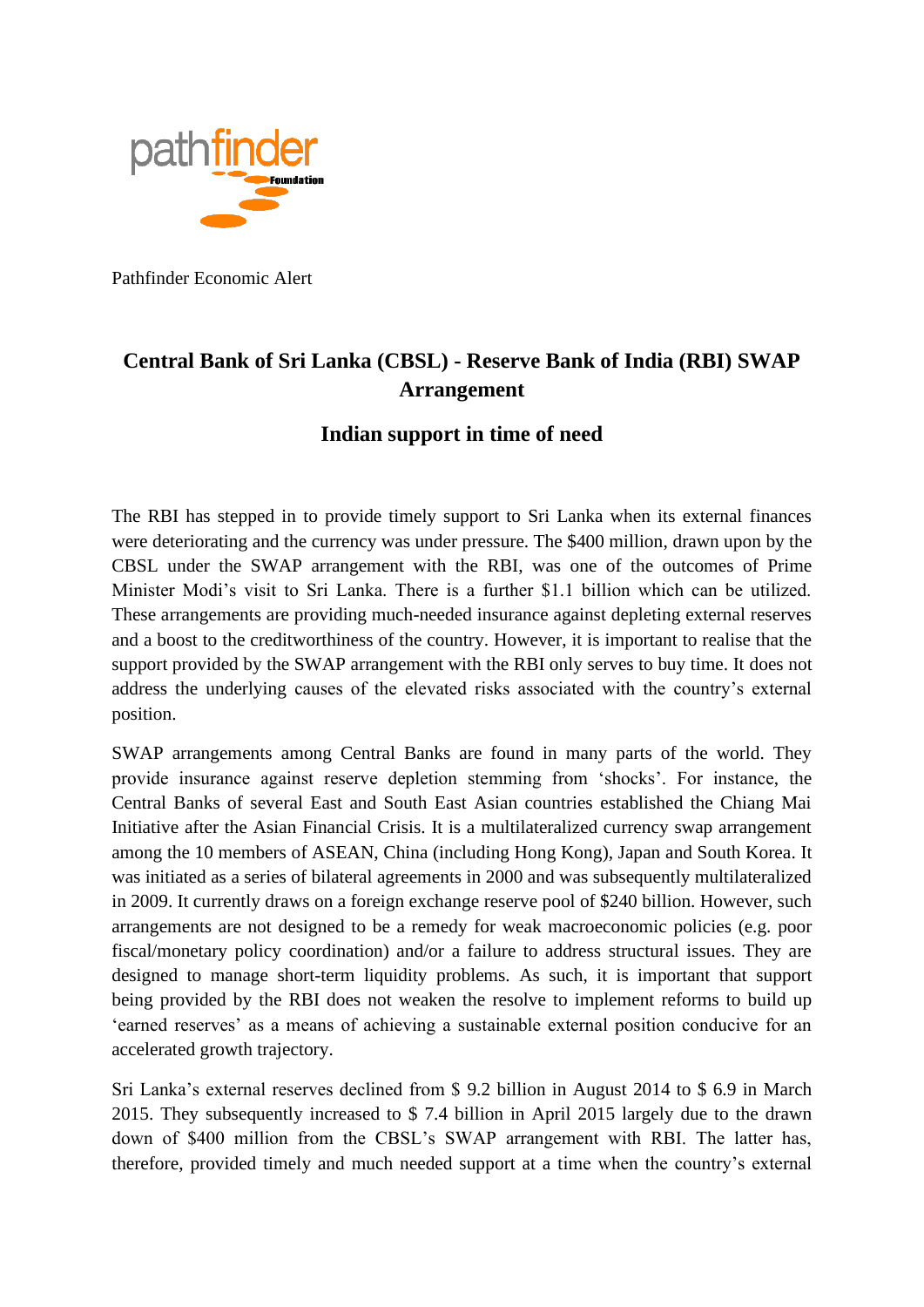position was becoming increasingly fragile with downward pressure on the value of the Rupee. The problems were compounded by the special characteristics of the current political interregnum, with anticipated Parliamentary elections, which are not conducive for implementing economic reforms. India's assistance has been particularly helpful as the last IMF Mission (January 2015) concluded that Sri Lanka did not require external financing support. It took the view that there was no 'balance of payments need' (the rationale for IMF lending) at that time, especially due to the cushion provided by the fall in global oil prices. However, since then a combination of importer demand boosted by expansionary fiscal and monetary policies, external debt repayments, the outflow of foreign funds from Rupee securities and the use of reserves to defend the currency have exerted downward pressure on the country's reserve position. The \$400 million support from the RBI has helped to stem the tide and contain uncertainty in the short-run. Market sentiments are also likely to be bolstered by the fact that a further \$1.1 billion can be drawn upon under the SWAP arrangement with the RBI.

As mentioned above, SWAP arrangements provide short-term financing (the maturity and interest rates associated with the CBSL/RBI arrangement are not in the public domain). As such, while the RBI support is much needed at this time, it only serves to buy time. It does not resolve the problems related to the unsustainable trend in aggregate demand and the longstanding structural weaknesses of the economy. These are problems which need to be addressed as soon as the elections are over.

The policy-makers are faced with, inter alia, four key challenges:

- 1. The deteriorating fiscal position which needs to be addressed through a mix of revenue measures and expenditure cuts.
- 2. Monetary policy has been relaxed at a time when the fiscal situation is worsening. The budget deficit was 6% of GDP in 2014 against a target of 5.2%. On current policies, it is likely to deteriorate further in 2015. At the same time, monetary policy has been eased with the CBSL's Standing Lending Facility Rate (SLFR) being reduced by 100 basis points to 7% and the Standing Deposit Facility being uncollateralized since January 2014. The SLFR was reduced by 50 basis points as late as April 2015. It is important to have sound monetary / fiscal policy coordination.
- 3. The growth momentum is slowing down. It is important to transition very quickly from the previous external borrowing financed infrastructure development based growth model, which no longer has any headroom, to export – led growth, driven by private investment, including a major role for FDI.
- 4. As a lower-middle–income country, Sri Lanka is no longer able to compete with low-income countries on the basis of competitive wages. At the same time, it lacks the quality of human resources required to compete with middleincome countries. This is an important dimension of the middle-income country trap. The highest priority must, therefore, be attached to upgrading Sri